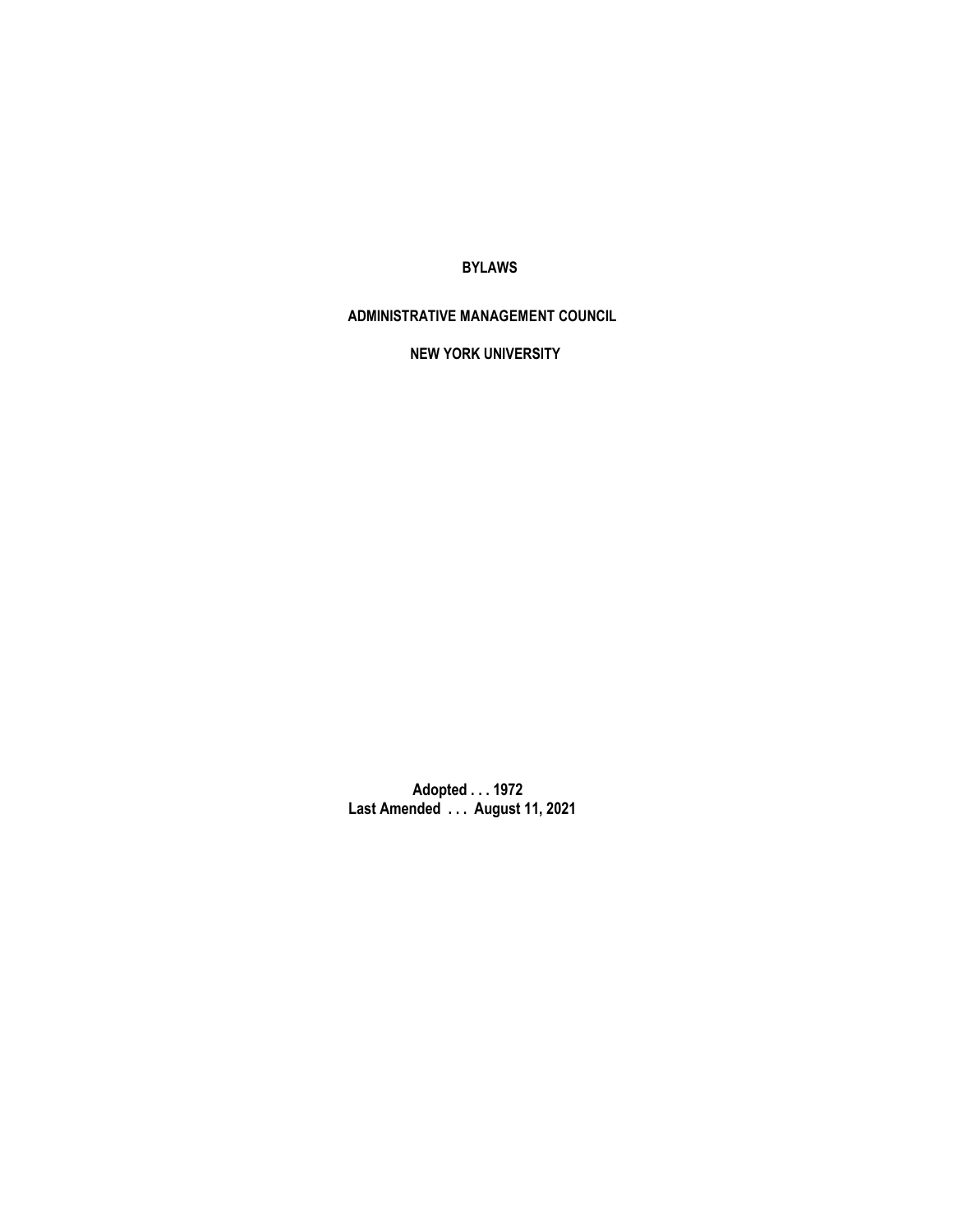| 1. | <b>PURPOSE</b>                                                                                                                                                                                                                                                                                                                                                                                                                                                                                                                                |                                                                                                              |
|----|-----------------------------------------------------------------------------------------------------------------------------------------------------------------------------------------------------------------------------------------------------------------------------------------------------------------------------------------------------------------------------------------------------------------------------------------------------------------------------------------------------------------------------------------------|--------------------------------------------------------------------------------------------------------------|
| 2. | THE COUNCIL<br>Constituency<br>А.<br>Representatives<br>В.<br>C.<br>Unit<br>Representation<br>D.<br>Е.<br>Senators<br>F.<br>Officers<br>G. Council Meetings<br>Н.<br>Quorum and Order of Business                                                                                                                                                                                                                                                                                                                                             | 1<br>1<br>1<br>1<br>1<br>1<br>$\overline{\mathbf{c}}$<br>$\overline{2}$                                      |
| 3. | <b>ELECTIONS</b><br><b>Council Officers</b><br>А.<br>В.<br>Senators<br>C.<br>Representatives<br>D.<br>Special Appointments<br>(1) Alternate Senator<br>(2) Alternate Representative<br>(3) Vice-Chairperson<br>Secretary or Treasurer<br>(4)                                                                                                                                                                                                                                                                                                  | $\overline{c}$<br>$\overline{2}$<br>$\overline{c}$<br>$\begin{array}{c}\n3 \\ 3 \\ 3 \\ 3\n\end{array}$<br>4 |
| 4. | <b>FUNCTIONS OF COUNCIL OFFICERS</b><br>Chairperson<br>А.<br>В.<br>Vice-Chairperson<br>C.<br>Secretary<br>Treasurer<br>D.                                                                                                                                                                                                                                                                                                                                                                                                                     | 4<br>4<br>4<br>4<br>4                                                                                        |
| 5. | <b>FUNCTIONS OF SENATORS/ALTERNATE SENATORS</b><br>A. Attendance at Meetings<br>В.<br>Alternate Senator's Duties                                                                                                                                                                                                                                                                                                                                                                                                                              | 4<br>4<br>5                                                                                                  |
| 6. | <b>FUNCTIONS OF REPRESENTATIVES/ALTERNATE REPRESENTATIVES</b><br>Attendance at Council Meetings<br>А.<br>Voting at Council Meetings<br>В.<br>C. Feedback from Constituents<br>D.<br>Senior Unit Representatives                                                                                                                                                                                                                                                                                                                               | 5<br>5<br>5<br>$\sqrt{5}$<br>5                                                                               |
| 7. | <b>COMMITTEES</b><br>A. Benefits Committee<br><b>B.</b> Bylaws Committee<br><b>C.</b> Communications Committee<br>D. Community Service Committee<br>E. Executive Committee<br><b>Executive Committee Charge</b><br>(1)<br><b>Executive Committee Members</b><br>(2)<br>Inclusion, Diversity, and Equity Committee (AIDE)<br>F.<br>G.<br>Nominations and Elections Committee<br>Н.<br>Professional Development Committee<br><b>Research and Assessment Committee</b><br>I.<br>J.<br><b>Special Events Committee</b><br>K.<br>Ad Hoc Committees | 5<br>6<br>6<br>6<br>6<br>6<br>6<br>6<br>6<br>6<br>$\overline{7}$<br>7<br>7<br>7                              |
| 8. | <b>ADMINISTRATIVE COORDINATOR</b><br>7                                                                                                                                                                                                                                                                                                                                                                                                                                                                                                        |                                                                                                              |
| 9. | <b>RULES OF PROCEDURE: BYLAWS</b><br>Suspension of the Bylaws<br>А.<br>В.<br>Amendment of the Bylaws                                                                                                                                                                                                                                                                                                                                                                                                                                          | 7<br>7<br>7                                                                                                  |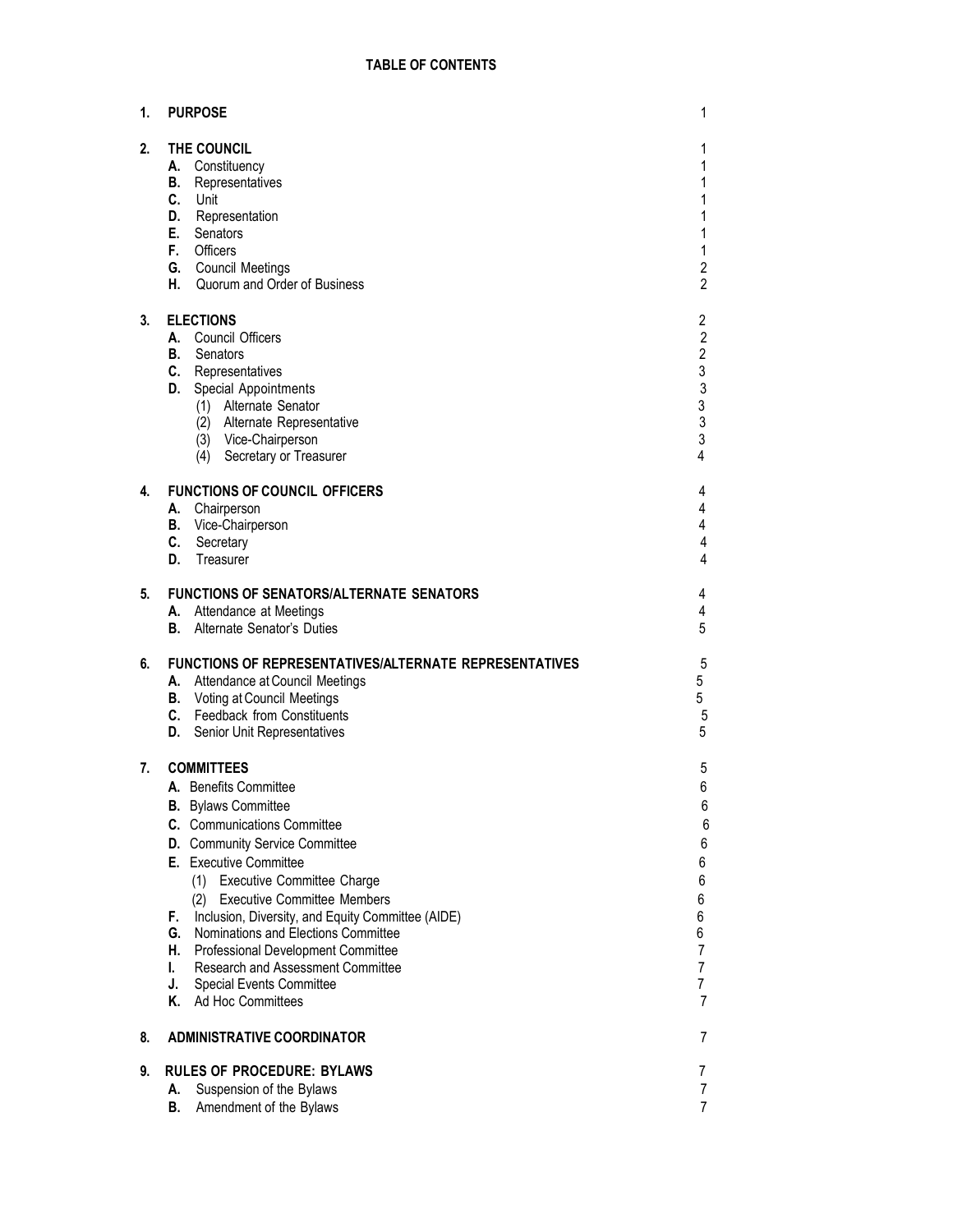# <span id="page-2-0"></span>**1. PURPOSE**

The Administrative Management Council (Council) is the organization through which the administrative and professional personnel participate in the governance of New York University. Comprised of elected Representatives from each school and division, it shall function as an initiative, deliberative, responsive, and collaborative body concerning policy and other issues affecting the University community. The Council serves as a vehicle for promoting the continued professional growth and development of its constituents and is committed to participation in community services and to build an anti-racist, just, and inclusive NYU for all.

# <span id="page-2-2"></span><span id="page-2-1"></span>**2. THE COUNCIL**

#### **A. Constituency**

The Council shall represent administrative and professional personnel within the University. The constituency of the Council shall exclude deans, general officers, and faculty. Principal assistants to the above with such titles as vice, deputy, associate, assistant, also are excluded. Employees represented by a labor union or collective bargaining agreement, or with a short term contract of less than two years' duration, also are excluded.

#### <span id="page-2-3"></span>**B. Representatives**

A Representative shall be defined as an individual from the administrative and professional personnel who is elected by the unit in which they are employed.

#### <span id="page-2-4"></span>**C. Unit**

A unit is defined as a school, division, institute or presidential and vice-presidential area. Two or more units also can be combined or divided in consultation with the Executive Committee and the affected unit Representatives, and with the approval by vote of the Council.

#### <span id="page-2-5"></span>**D. Representation**

The number of Representatives and Alternates shall be proportionate to the number of administrative and professional personnel in each designated unit except in the case where a unit has only one Representative. In this case, the number of Alternates shall be increased to two as follows:

| Constituency per Unit | Number of Representatives | Number of Alternates |
|-----------------------|---------------------------|----------------------|
| $1 - 19$              |                           | 2                    |
| 20-39                 |                           | 2                    |
| 40-59                 |                           | 3                    |
| 60-79                 |                           | 4                    |
| 80-109                | 5                         | 5                    |
| 110-139               | 6                         | 6                    |
| 140-169               |                           |                      |
| 170-199               | 8                         | 8                    |
| $200+$                | 9                         | 9                    |

### <span id="page-2-6"></span>**E. Senators**

The Council is represented on the University Senate by seven Senators. One Senate seat and its Alternate are reserved for the Chairperson and Vice-Chairperson of the Council. The Chairperson will hold one of the Senate seats for the duration of their term in office. The Vice-Chairperson will hold the Alternate position for the Chairperson. In the event that the Chairperson is no longer able to serve in their capacity as Chairperson of the Council, the Vice-Chairperson, assuming the position of Chairperson, shall serve as Senator for the remainder of the academic year.

### <span id="page-2-7"></span>**F. Officers**

The Officers of the Council shall be a Chairperson, Vice-Chairperson, Secretary, and Treasurer and such other Officers as the Council may determine.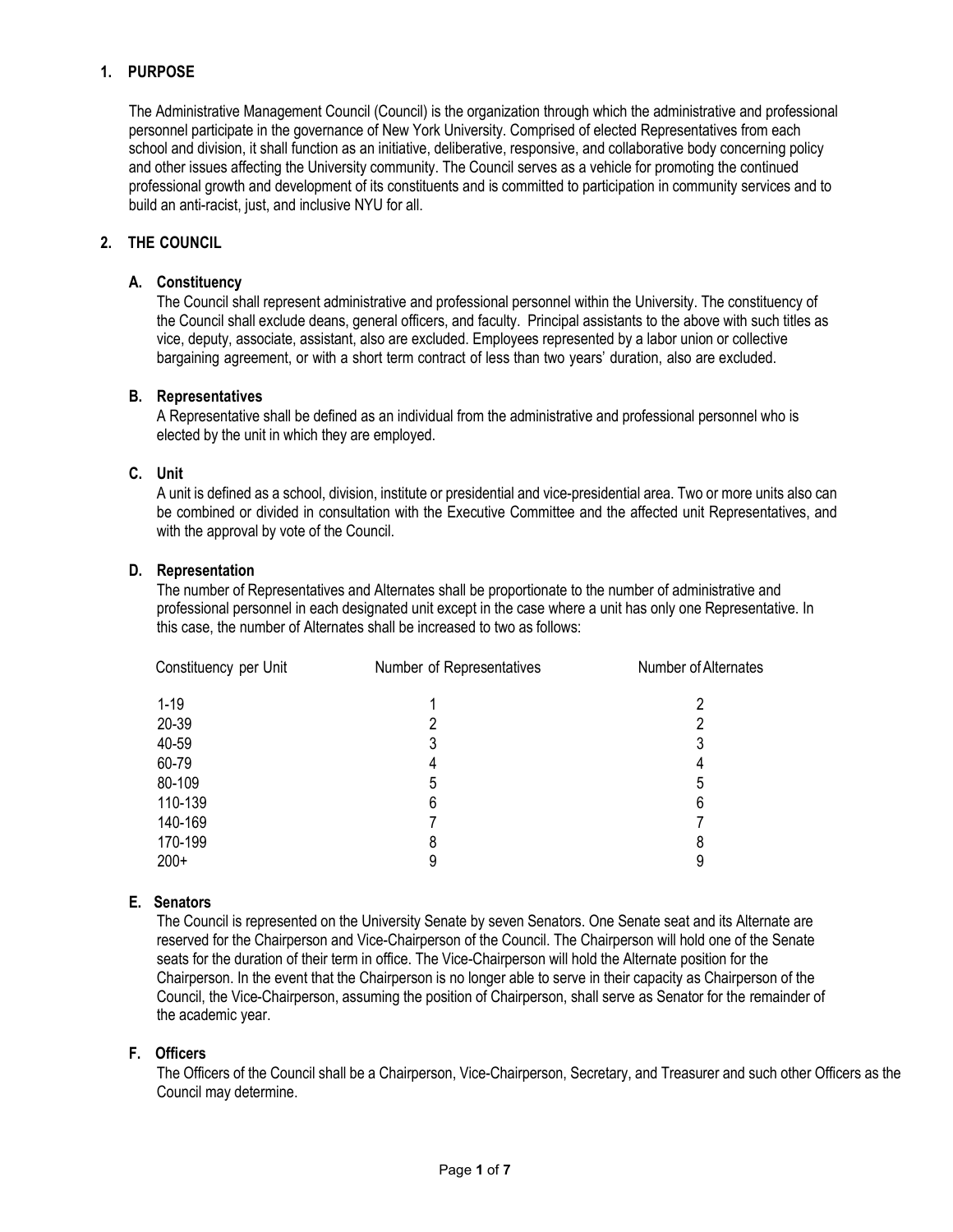# <span id="page-3-0"></span>**G. Council Meetings**

The Council shall meet once each month during the academic year. At other times, the Chairperson in consultation with the other officers may determine whether to cancel or add a meeting. The Council may be called for a special meeting by the Chairperson of the Council specifying the purpose of the meeting. Remote attendance by the constituency is allowed.

# <span id="page-3-1"></span>**H. Quorum and Order of Business**

At least one-third of the Council Representatives shall constitute a quorum for the transaction of business. The usual order of business shall be as follows:

- (1) Consideration of the Minutes
- (2) Reports of Officers
- (3) Reports of the Committees
- (4) Unfinished Business
- (5) New Business
- (6) Adjournment

# <span id="page-3-2"></span>**3. ELECTIONS**

Elections can be by any method, or time of year, recommended by the Nominations and Elections Committee. Recommendations are proposed in consultation with the Executive Committee, prior to presentation to the Council for approval. The Nominations and Elections Committee will provide an elections schedule annually. The method of voting can be by, but is not limited to, mail-in ballot, show of hands, or electronic ballot. Once a method of voting has been approved, the Nominations and Elections Committee need only inform the Council of the type of voting method to be used for a given election. Approval of the method of voting by the Council will not be necessary unless the Council has an objection to the suggested method of voting. The election results will be retained by the Nominations and Elections Committee and kept in effect for the full term of the election period. In the event an elected Senator cannot complete their term of office, the Alternate Senator with the highest number of votes shall be selected from the Alternate Senators chosen at the same election as the Senator and asked to fill the vacated position. A new Alternate shall be selected from the most recent active election results to maintain a full complement of Alternates. In the event a Representative cannot complete their term of office, the Alternate Representative with the highest number of votes shall be selected for Representative from the unit's most recent active election results to maintain a full complement of Representatives for that unit.

### <span id="page-3-3"></span>**A. Council Officers**

The Council shall annually elect its Chairperson, Vice-Chairperson, Secretary, Treasurer and such other Officers as it may determine. The Nominations and Elections Committee shall develop a list of nominees for each office that shall be drawn from the Representatives and Alternate Representatives who are interested in becoming an officer of the Council. The Committee shall present the list of nominees for each office for a vote at a Council meeting. No name may appear on the ballot for more than one office. The election can be by closed ballot or a show of hands. No person may be elected to the same office for more than two consecutive terms. Following the election, the newly elected Officers will participate in a transition period with the current Officers. New officers will officially take office on June 1.

### <span id="page-3-4"></span>**B. Senators**

The Council shall elect three Senators and six Alternates each year. Candidates for Senate positions shall be drawn from among the constituency of the Council providing that they are current or former elected members of the Council or members of an AMC Committee who have served in good standing. The Nominations and Elections Committee shall present the list of candidates for a vote. Each Senator-elect shall assume a position on the Executive Committee of the Council on June 1. New Senators and Alternate Senators shall officially take office on June 1. No individual may hold two Senate seats, whether Alternate or sitting Senator, at the same time. No Officers other than the Chairperson and Vice-Chairperson may hold a Senate position during their tenure as an elected Officer except when there are not enough Senator candidates to fill all Senator positions and all procedures as detailed in Section D(1) have been exhausted.

In the event of an increase in the number of AMC Senator and Alternate Senator seats between elections, new Senate positions will be filled by the Alternate Senator(s) with the highest number of votes in the most recent Senate election.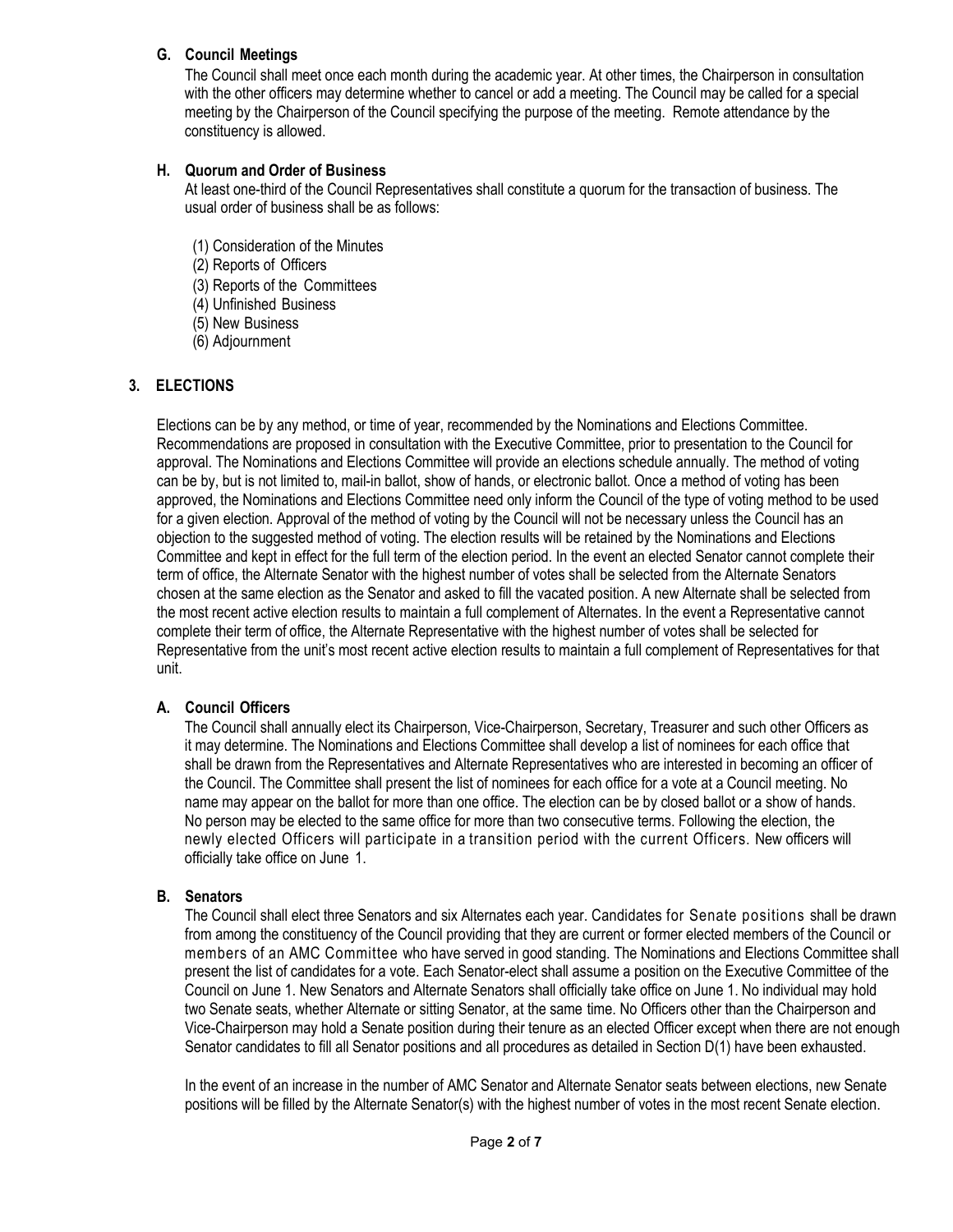# <span id="page-4-0"></span>**C. Representatives**

The Chairperson of the Nominations and Elections Committee will ascertain the total number of constituents in each unit due for an election and determine if the number of constituents in a unit has changed to affect the total number of Representatives and Alternate Representatives.

- (1) Elections shall be held for 50% of the units in alternate years. Representatives and Alternate Representatives shall serve two-year terms and will assume office on June 1.
- (2) The Nominations and Elections Committee shall, before the first meeting of the academic year, present to the Secretary of the Council a list of current Representatives and Alternate Representatives. The list will include the Representatives' and Alternate Representatives' standing based on the number of votes received.
- (3) Representatives and Alternate Representatives will be listed by the number of votes received in their unit. In the event that a Representative needs to be replaced, they will be replaced by the Alternate Representative in the unit with the highest number of votes.
- (4) A Senior Unit Representative (SUR) is the primary contact for each AMC unit. One elected Representative or Alternate Representative from each AMC unit serves in this role. The SUR will serve a two-year term concurrent with the terms of its unit. After each unit's Representative election, the unit's Representatives and Alternate Representatives will name the unit's SUR. Each unit will employ the method for choosing its SUR among Representatives and Alternate Representatives most suitable to its size and requirements. The name of the SUR will be reported to the Nominations and Elections Committee Chairperson.

### <span id="page-4-1"></span>**D. Special Appointments**

Vacancies should be filled as soon as possible. In order to appropriately represent the Council, a full number of Alternates should be maintained, especially for Senator positions. If the number of Alternates for the Senator or Representative positions falls below the number designated by the Bylaws, the following procedure shall be followed.

# <span id="page-4-2"></span>(1) **Alternate Senator**

A new Alternate shall be selected from the most recent active election results to maintain a full complement. If there are no names remaining on the most recent active election list, to maintain a full complement of Alternate Senators, the AMC Chairperson shall recruit a new Alternate Senator who they feel shall best fill the vacancy. The Chairperson of the Executive Committee of the Council shall recommend to the Council the name of an individual who they believe can best fill the vacancy. The name of the recommended candidate must be sent to the Council one week before a vote is taken for approval. If the candidate is rejected, the Chairperson should request nominations from the floor.

### <span id="page-4-3"></span>(2) **Alternate Representative**

A new Alternate shall be selected from the most recent active election results to maintain a full complement if there are no names remaining on the most recent active election list, to maintain a full complement of Alternative Representatives, the Senior Unit Representative (SUR) shall recruit a new Alternate Representative who they feel shall best fill the vacancy. Autonomy for identifying who should best fill the vacancy is given to each school or unit. Each school or unit can consult with the Nominations and Elections Committee, if deemed necessary. All that is required is that the Chairperson of the Nominations and Elections Committee be notified in writing by the SUR indicating that the elected Representatives approve of the new Alternate.

# <span id="page-4-4"></span>(3) **Vice-Chairperson**

If the Vice-Chairperson is no longer able to serve in that position, the Chairperson shall recommend to the Council the name of an individual chosen from the elected Representatives or Alternate Representatives who they believe can best fill the vacancy to serve for the remainder of the current term. The name of the recommended candidate must be sent to the Council at least one week before a vote is taken for approval.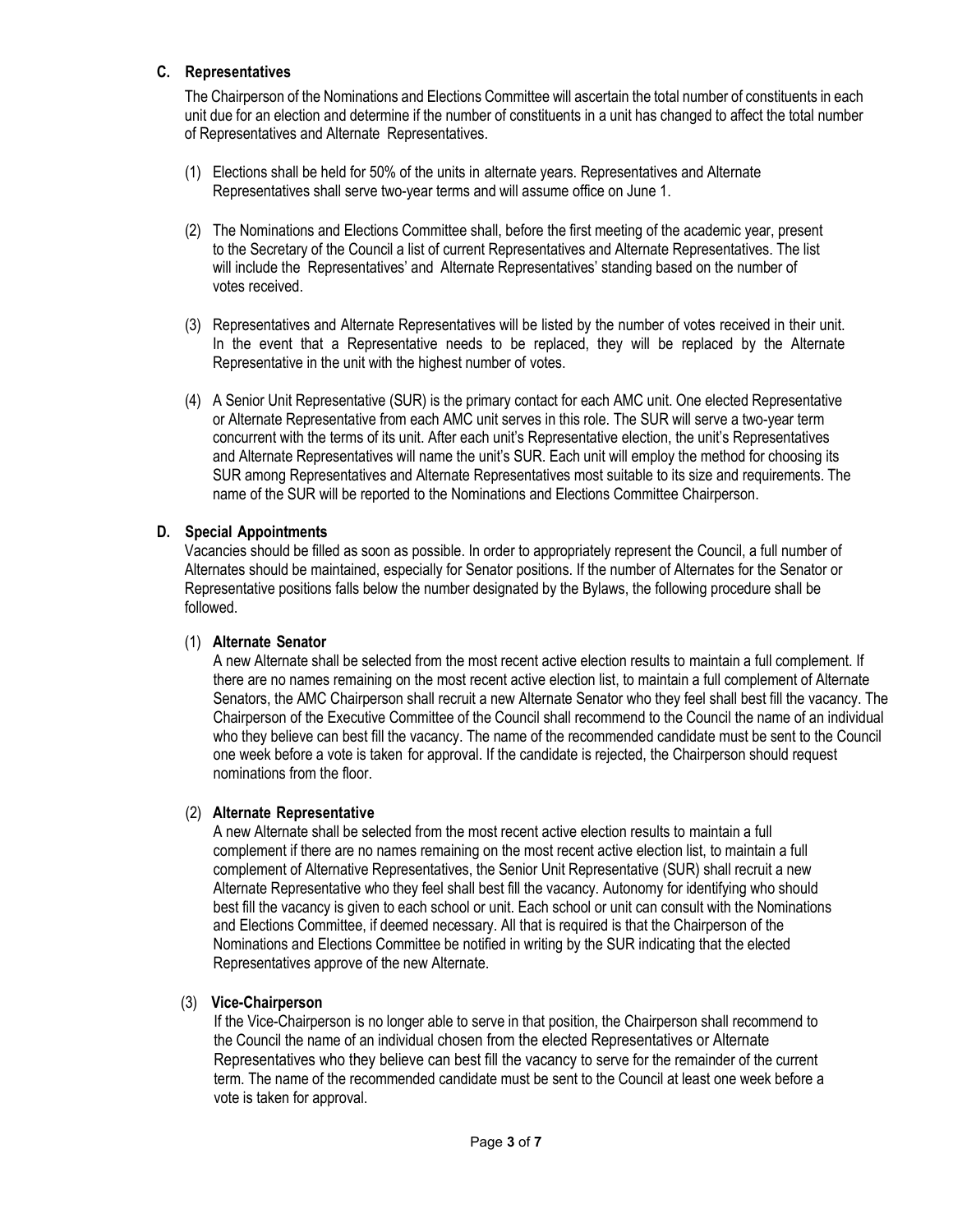# <span id="page-5-0"></span>(4) **Secretary or Treasurer**

If the Secretary or Treasurer is no longer able to serve in that position, a new Secretary or Treasurer chosen by the Chairperson from the elected Representatives or Alternate Representatives shall be appointed to serve for the remainder of the current term.

# <span id="page-5-2"></span><span id="page-5-1"></span>**4. FUNCTIONS OF COUNCIL OFFICERS**

#### **A. Chairperson**

The Chairperson of the Council shall preside at all meetings of the Council and shall perform the duties pertaining to said office. The Chairperson shall adhere to the Council Bylaws and shall see that all orders and resolutions of the Council are carried into effect.

- (1) The Chairperson shall attend Senate meetings, participate in Senate activities, and represent the Council in their capacity as Chairperson by conveying to the Senate the expressed interests and concerns of the Council.
- (2) The Chairperson shall serve as an ex-officio member on all Council committees.
- (3) The Chairperson shall be responsible, in consultation with the Executive Committee and incorporating recommendations from Council Representatives, for the development and approval of the agenda for all Council meetings.
- (4) If at any time a new unit is formed and added to the University, the Council Chairperson shall direct the Chairperson of the Nominations and Elections Committee to conduct an election to ensure representation of that unit.
- (5) The Chairperson shall designate a Chairperson of the Senior Unit Representatives group with the approval of the Executive Committee.

# <span id="page-5-3"></span>**B. Vice-Chairperson**

- (1) The Vice-Chairperson shall preside at Council meetings in the absence of the Chairperson. If the Chairperson is no longer able to serve in that position, the Vice-Chairperson shall serve as Chairperson for the remainder of the term. Election of a new Vice-Chairperson shall follow the procedure specified in Elections, Section 3D(3) of these Bylaws.
- (2) The Vice-Chairperson shall assist the Chairperson, as requested, in performing the duties pertaining to the Chairperson's office and in performing other duties as assigned.

### <span id="page-5-4"></span>**C. Secretary**

- (1) The Secretary shall attend all meetings of the Council, take notes, and write minutes and distribute them to each Council member.
- (2) The Secretary shall be responsible for the preparation and distribution of the agenda for Councilmeetings.
- (3) The Secretary shall take attendance at each Council meeting, keep formal attendance records, and notify the Chairperson of any unit whose Representative(s), or Alternate(s) filling in for the Representative(s), have been absent from two meetings in an academic year.
- (4) The Secretary shall answer or refer to the appropriate member or committee chairperson correspondence addressed to theCouncil.
- (5) The Secretary shall be responsible for maintaining and distributing to the Council a current list of Representatives and Alternates throughout the year; and for maintaining a current list of the constituency throughout the year**.**
- (6) The Secretary shall coordinate all updates to the Council website and other communications.

### <span id="page-5-5"></span>**D. Treasurer**

- (1) The Treasurer shall be responsible for developing the budget, in consultation with the Executive Committee.
- (2) The Treasurer shall be responsible for approving allexpenditures.
- (3) The Treasurer shall keep a true record of all financial matters and make a report at least twice a year to the Council (preferably in December and May) on the status of the Council's budget, including an accounting of all expenditures.

# **5. FUNCTIONS OF SENATORS/ALTERNATE SENATORS**

# **A. Attendance at Meetings**

(1) The Senators shall attend all University Senate meetings and convey to the Senate the expressed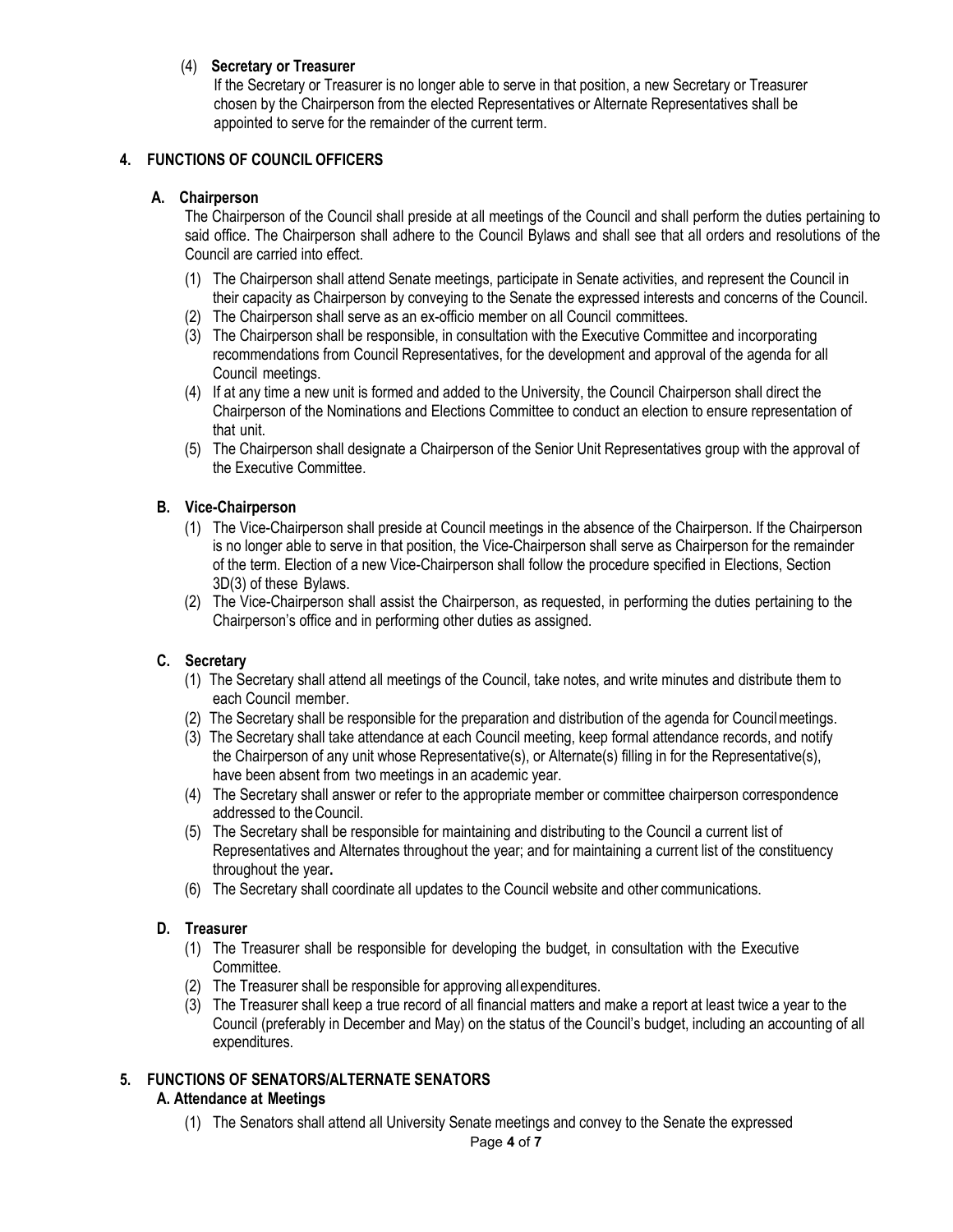interests and concerns of the Council.

- (2) The Senators shall attend all meetings of the Council and present, at each Council meeting, a report on the actions and activities of the Senate.
- (3) The Senator who serves on the Senate Financial Affairs Committee will serve as an ex-officio member of the Council's Benefits Committee. This Senator must attend the Benefits Committee meetings to accurately present and defend, to the Senate Financial Affairs Committee, all benefits and personnel policies recommended by the Council.

### <span id="page-6-0"></span>**B. Alternate Senator's Duties**

- (1) Alternate Senators shall serve as liaisons to the University Senate and its committees and shall convey to this body the express interests, concerns, and decisions of the Council.
- (2) The Alternate Senators shall attend Senate meetings, and in the absence of the Senator for whom they are the Alternate, shall exercise the privileges of the absent Senator in accordance with SenateBylaws.
- (3) Alternate Senators shall give periodic reports to the Council as determined by the Council Chairperson.
- (4) An Alternate Senator, if not a Council Representative, is allowed to participate at the monthly Council meetings as a member, but may not vote.

### <span id="page-6-2"></span><span id="page-6-1"></span>**6. FUNCTIONS OF REPRESENTATIVES/ALTERNATE REPRESENTATIVES**

#### **A. Attendance at Council Meetings**

A Representative is responsible for representing their unit at the monthly Council meetings. Remote participation is allowed. If a Representative is absent from three Council meetings annually without the representation of an Alternate, the Chairperson of the AMC may, with two-thirds approval by the Council, remove that person from office. The first Alternate would then complete the remainder of the term.

#### <span id="page-6-3"></span>**B. Voting at Council Meetings**

It is expected that Representatives will duly represent their constituents in the event they are asked to vote on Council governance changes or other matters that would directly affect the personal and/or professional well-being of administrators.

#### <span id="page-6-4"></span>**C. Feedback from Constituents**

Each Representative shall inform their constituents of the matters covered at each Council meeting by a methodology appropriate to that particular unit, including but not limited to memoranda, meetings, telephone, email or by the distribution of the official Council minutes. Each Representative shall solicit from their constituents ideas and feedback regarding the Administrative Management Council.

#### <span id="page-6-5"></span>**D. Senior Unit Representatives**

Senior Unit Representatives' general responsibilities may include: coordinating filling unit Representative and Alternate Representative vacancies; reporting all changes to the unit's Representatives and Alternate Representatives to the Chairperson of the Nominations and Elections Committee; liaising with the AMC Secretary regarding unit Representative attendance at all Council meetings; organizing requests for funding for unit-based AMC activities; sharing information about upcoming AMC events with the unit; encouraging the unit's AMC constituency to volunteer and participate in AMC-sponsored events; and serving as liaison between the AMC Executive Committee, through its designated Chairperson, and the unit.

### <span id="page-6-6"></span>**7. COMMITTEES**

It is the function of committees to study and make recommendations on matters within their respective areas of responsibility in order to help the Council arrive at decisions. The Chairperson of the Council shall appoint committee Chairpersons as soon as possible after taking office. A committee Chairperson may be relieved of their responsibilities by the Council Chairperson. Committee membership shall be drawn from those constituents of the Council (including, but not exclusive to the Representatives to the Council) who indicate a desire to serve on a committee. One-third of the membership of a Standing Committee shall constitute a quorum. Each committee Chairperson is required to report to the Council on activities on a regular basis. A committee Chairperson, on behalf of their committee, may present recommendations to the Executive Committee. If recommendations alter Council governance (i.e. Bylaws change and/or basic process change), such recommended change must be approved by the Executive Committee prior to presentation to the Council for approval. Each committee Chairperson is responsible for calling committee meetings as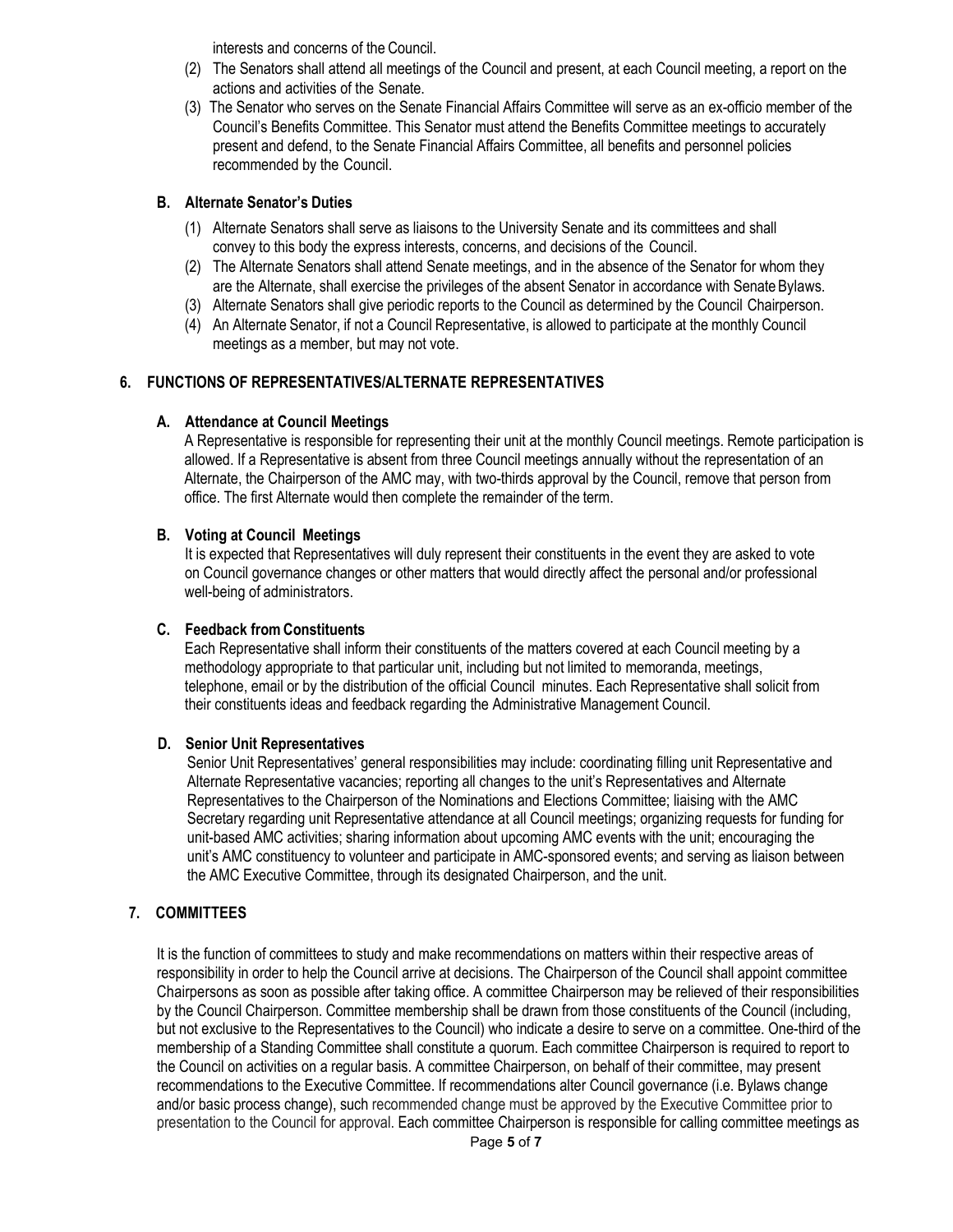necessary, creating the committee agenda, and maintaining a list of committee members. Each committee Chairperson is responsible for calling committee meetings as necessary, creating the committee agenda, and maintaining a list of committee members.

The Standing Committees of the Council shall be as follows:

### **A. Benefits Committee**

The Benefits Committee shall serve in an advisory role to facilitate the Council's participation in the University governance process with respect to matters of personnel policy and shall make recommendations based on the Council's suggestions.

#### **B. Bylaws Committee**

The Bylaws Committee shall review the Bylaws to address the changing needs of the Council, to eliminate ambiguities, and shall suggest updates as appropriate. The Parliamentarian shall Chair the Bylaws Committee. They, with the assistance of the Committee as necessary, shall be responsible for assisting the Council in interpreting the Bylaws and in suggesting resolutions to matters directed to it by the Council.

#### **C. Communications Committee**

The Communications Committee will provide updates of AMC activities and events as well as information of general interest. The Committee welcomes new ideas, input, and feedback from AMC members on an ongoing basis.

#### **D. Community Service Committee**

The Community Service Committee shall identify and coordinate community service opportunities for the administrative population at the University, such as fundraising efforts and community relief collections.

### **E. Executive Committee**

# (1) **Executive Committee Charge**

- a. The Executive Committee shall assist the Chairperson with the administration of the Council.
- b. The Executive Committee shall review all AMC committee recommendations as deemed appropriate by the committee Chairperson(s).
- c. The Executive Committee shall assess all AMC committee recommendations ahead of Council presentation, if a Council vote is required
- d. The Executive Committee cannot propose to the University Administration formal changes on any policy issues affecting administrators without first consulting and obtaining the approval of the Council's Representatives.
- e. The Council Chairperson shall serve as spokesperson for the Council in meetings with members of the University Administration to convey the expressed interests, concerns, and decisions of theCouncil.

#### (2) **Executive Committee Members**

The voting members of the Executive Committee shall consist of:

- a. The current Officers of the Council
- b. The Senators
- c. The Chairpersons of the Standing Committees
- d. The Chairperson(s) of the Ad Hoc Committee(s)
- e. The Parliamentarian

The Chairperson may invite other administrators to attend one or more Executive Committee meetings in a nonvoting capacity.

### **F. Inclusion, Diversity, and Equity Committee (AIDE)**

The AMC Inclusion, Diversity, and Equity Committee engages administrators dedicated to fostering a University environment that affirms and respects the diversity in our community. To create a more inclusive, diverse, and equitable University, the AIDE Committee will facilitate communication and partner with University Leadership to monitor progress, provide policy recommendations, and strengthen initiatives that focus on workplace climate, diversity in hiring, pay equity, promotion, and retention; and encourage participation by administrators in professional development activities meant to strengthen community, increase awareness, and develop allyship.

### **G. Nominations and Elections Committee**

The Nominations and Elections Committee is responsible for receiving the nominations and